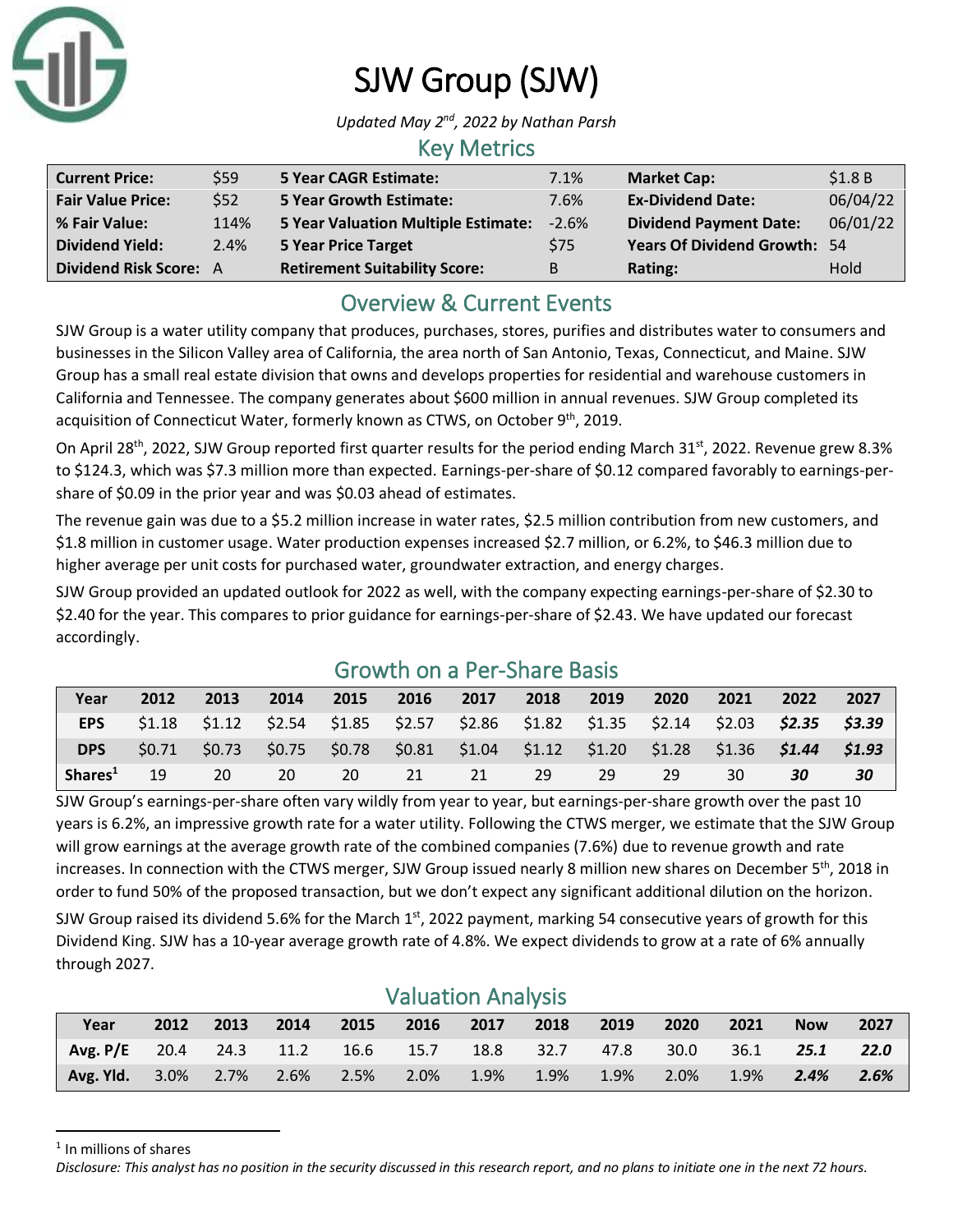

# SJW Group (SJW)

#### Updated May 2<sup>nd</sup>, 2022 by Nathan Parsh

Shares of SJW Group have decreased \$6, or 9.2%, since our February 18th, 2022 update. Price-to-earnings multiples for water utilities tend to be high, but SJW Group's multiple was extremely high in the 2018-2021 time period as it is today. Using EPS estimates for the year, the stock trades with a forward P/E of 25.1. We maintain our 2027 target P/E of 22. If shares were to revert to this target P/E by 2027, then valuation would be a 2.6% headwind to annual returns over this period of time.

### Safety, Quality, Competitive Advantage, & Recession Resiliency

| Year   | 2012 | $\sim$ 2013 | 2014 |          | 2015 2016 2017 2018 2019 2020 2021 2022 2027 |  |     |     |        |     |
|--------|------|-------------|------|----------|----------------------------------------------|--|-----|-----|--------|-----|
| Payout | 60%  | 65%         | 30%  | 42%  32% | 36% 62% 89%                                  |  | 60% | 67% | $61\%$ | 57% |

Many investors own utility companies for their reliable earnings and dividends, especially for uncertain economic times. During the last recession, SJW Group experienced a decline in earnings that took several years to recover. A key competitive advantage for SJW Group, aside from the concluded merger, is that it operates in two areas, Silicon Valley and Central Texas, that have seen high levels of population growth in recent years. These areas need improved water infrastructure to serve a growing client base, so local governments often allow the company to raise rates at a relatively high level in order to fund these projects. For example, SJW Group was approved for a 4.2% increase in 2018 for its customers in the Silicon Valley area. The company applied for rate increases of 9.8%, 3.7% and 5.2% over the next three years for this area. SJW Group has pending rate cases in several states, including California, that should be announced in 2022. Investors should be aware of is that SJW Group's earnings are highly concentrated in California (60% of sales post Connecticut Water Service merger) and Connecticut (30% of sales post-merger).

## Final Thoughts & Recommendation

Following first quarter results, SJW Group is now projected to return 7.1% annually through 2027, which is up from our previous estimate of a 5.7% return. Projected returns stem from 7.6% earnings growth and a starting dividend yield of 2.4% that are offset by a low single-digit valuation reversion. SJW Group saw solid results during the quarter, though earnings estimates were revised downward slightly. Valuation has improved, but still remains above our target. We have lowered our five-year price target \$2 to \$75 and maintain our hold rating on shares of SJW Group due to projected returns.



## Total Return Breakdown by Year

### [Click here to rate and review this research report. Your feedback is important to us.](https://suredividend.typeform.com/to/pOfbkh)

*Disclosure: This analyst has no position in the security discussed in this research report, and no plans to initiate one in the next 72 hours.*